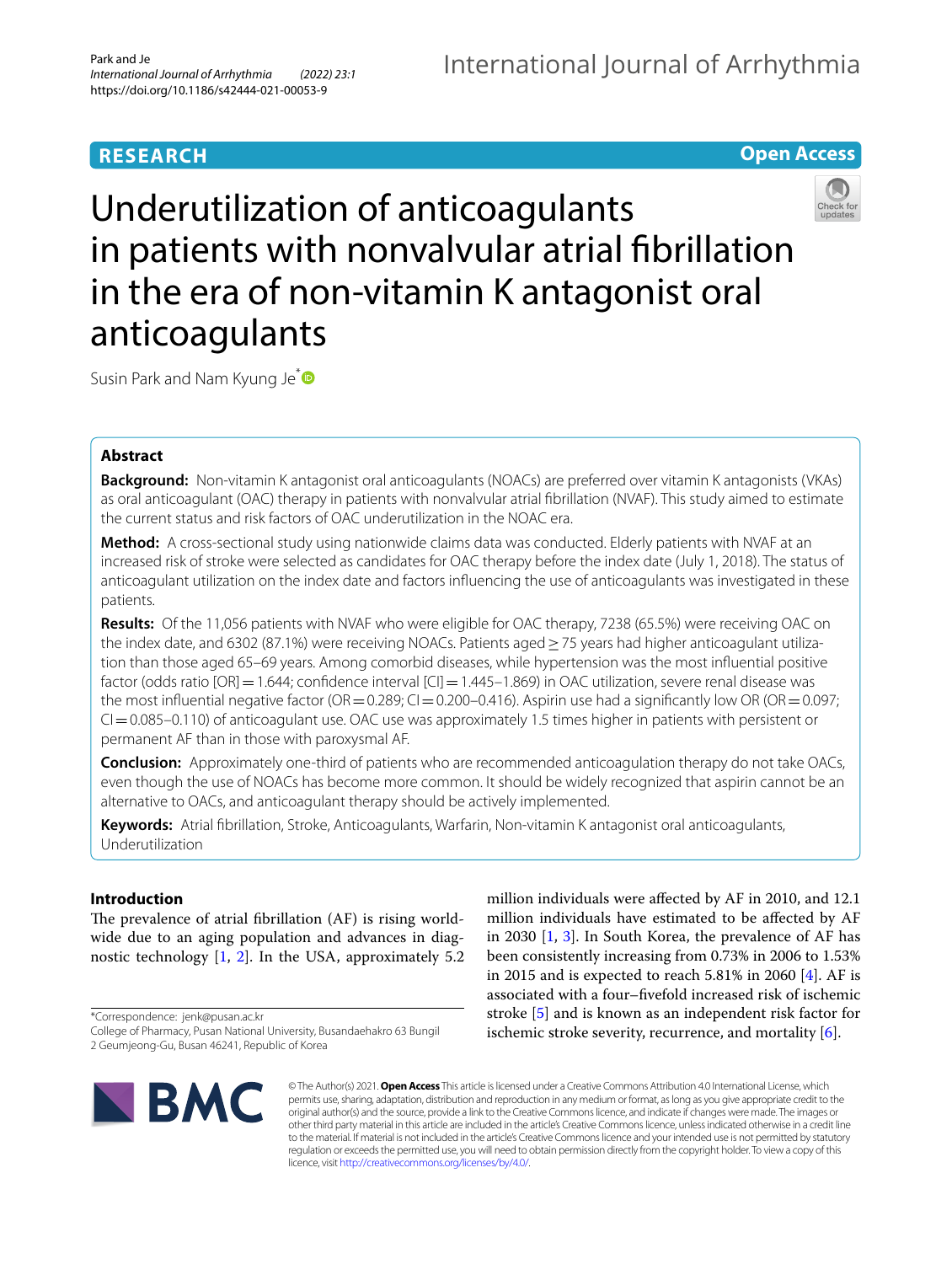For patients with AF and an elevated  $CHA<sub>2</sub>DS<sub>2</sub>-VASC$ (congestive heart failure, hypertension, age≥75 years [doubled], diabetes mellitus, prior stroke or transient ischemic attack [TIA] [doubled], vascular disease, age 65–74 years, and sex) score, oral anticoagulants (OACs) are recommended because the risk of stroke can be greatly reduced by anticoagulation therapy [\[7](#page-6-6)[–10](#page-6-7)]. However, the underutilization of anticoagulation therapy in patients with AF has been recognized as a global health problem [[11](#page-6-8)[–14](#page-6-9)].

OAC therapy for patients with AF has been limited to warfarin for a long time, and insufficient OAC option has been evaluated as a risk factor for OAC underutilization [[15\]](#page-6-10). However, since the introduction of non-vitamin K antagonist oral anticoagulants (NOACs) in the 2010s, a range of OACs have become available for patients with AF. Moreover, NOACs are recommended over warfarin in NOAC-eligible patients with AF as it has non-inferior or superior efficacy and lower risk of serious bleeding than warfarin  $[7-10]$  $[7-10]$  $[7-10]$ .

In South Korea, NOACs were considered second-line therapy in stroke prevention after the failure of warfarin due to contraindication, sensitivity, or treatment failure until July 2015. Currently, NOACs are used as frstline therapy. After February 2016, the following NOACs have been used dabigatran, rivaroxaban, apixaban, and edoxaban.

In a previous study, the rate of anticoagulant underutilization among patients with AF in South Korea was signifcant. Although it has been improving every year, it is considerably high [[15,](#page-6-10) [16](#page-6-11)]. Female sex, old age, medical aid, and vascular disease have been identifed as risk factors for anticoagulant underutilization [\[15](#page-6-10)]. NOACs have excellent efficacy in stroke prevention and are clinically useful for reducing the risk of bleeding. Further, dose adjustments are not needed for NOACs. Hence, the expansion of NOAC reimbursement criteria and diversifcation of drug choice is expected to improve the underutilization of anticoagulation therapy.

Several studies on the underutilization of anticoagulation therapy in patients with AF have been conducted, but the use of drugs was judged roughly, and most studies were conducted during the early stages of reimbursement criteria expansion  $[15-17]$  $[15-17]$ . Therefore, this study aimed to evaluate the current status and risk factors of OAC underutilization through cross-sectional analysis using real-world data.

#### **Methods**

## **Study data**

Aged Population Sample (APS) data on approximately 700,000 individuals (10% extraction rate) aged  $\geq$  65 years in South Korea, collected by the Health Insurance

Review and Assessment Service (HIRA) in 2018 (HIRA-APS-2018-0039), were used.

The Korean Classification of Diseases-7 codes (KCD-7 codes; the Korean version of ICD-10) was used to identify patients with specifc diseases or conditions. Ingredient codes were used to identify four NOACs (dabigatran, rivaroxaban, apixaban, and edoxaban), warfarin, and aspirin ("Appendix").

The South Korean health insurance system consolidates all types of social insurance (the National Health Insurance [NHI], Medical Aid [MedAid], and Patriots & Veterans Insurance [PVI]) into a single-payer, and all citizens are obligated to subscribe to the system  $[18]$  $[18]$  $[18]$ . All types of social insurance are subject to the same beneft criteria but difer only in the patients' paying rate of healthcare costs for copayments. The NHI covers approximately 97% of the population and imposes a duty on income, while the MedAid is a guaranteed system for low-income people and the PVI is for national veterans  $[18]$  $[18]$ . The Institutional Review Board of the Pusan National University approved this study (PNU IRB/2020\_92\_HR).

#### **Study subjects**

Patients who were primarily diagnosed with AF or atrial futter (AFL) between January 1, 2018, and June 30, 2018, were identifed. Patients with valvular heart disease were excluded. Patients with mitral stenosis or valve replacement based on KCD-7 codes were classifed as patients with valvular heart disease. Among patients with nonvalvular AF (NVAF), those who had a  $CHA<sub>2</sub>DS<sub>2</sub>$ -VASc score of≥2 were considered appropriate candidates for anticoagulant therapy in this study. We investigated whether the study subjects were receiving OACs on the index date (July 1, 2018) and the types of OACs they were receiving.

The following factors influencing the use of anticoagulants were investigated: age, sex, insurance type, the presence of comorbid diseases, medical institution type, region, aspirin use, and AF type. Insurance types were divided into the NHI and MedAid/PVI. Comorbid diseases included congestive heart failure, hypertension, diabetes mellitus, stroke/TIA, vascular disease, anemia, severe renal disease, and prior hemorrhage. The medical institution types were divided into tertiary hospitals, general hospitals, and primary medical institutions. The region was divided into the capital city, six metropolitan cities, and other regions.

#### **Statistical analysis**

The patients' demographic characteristics are presented using frequency analysis and as percent, since all of them are categorical variables. The  $p$  values were determined using chi-squared tests for the anticoagulant utilization. We performed multiple logistic regression analysis to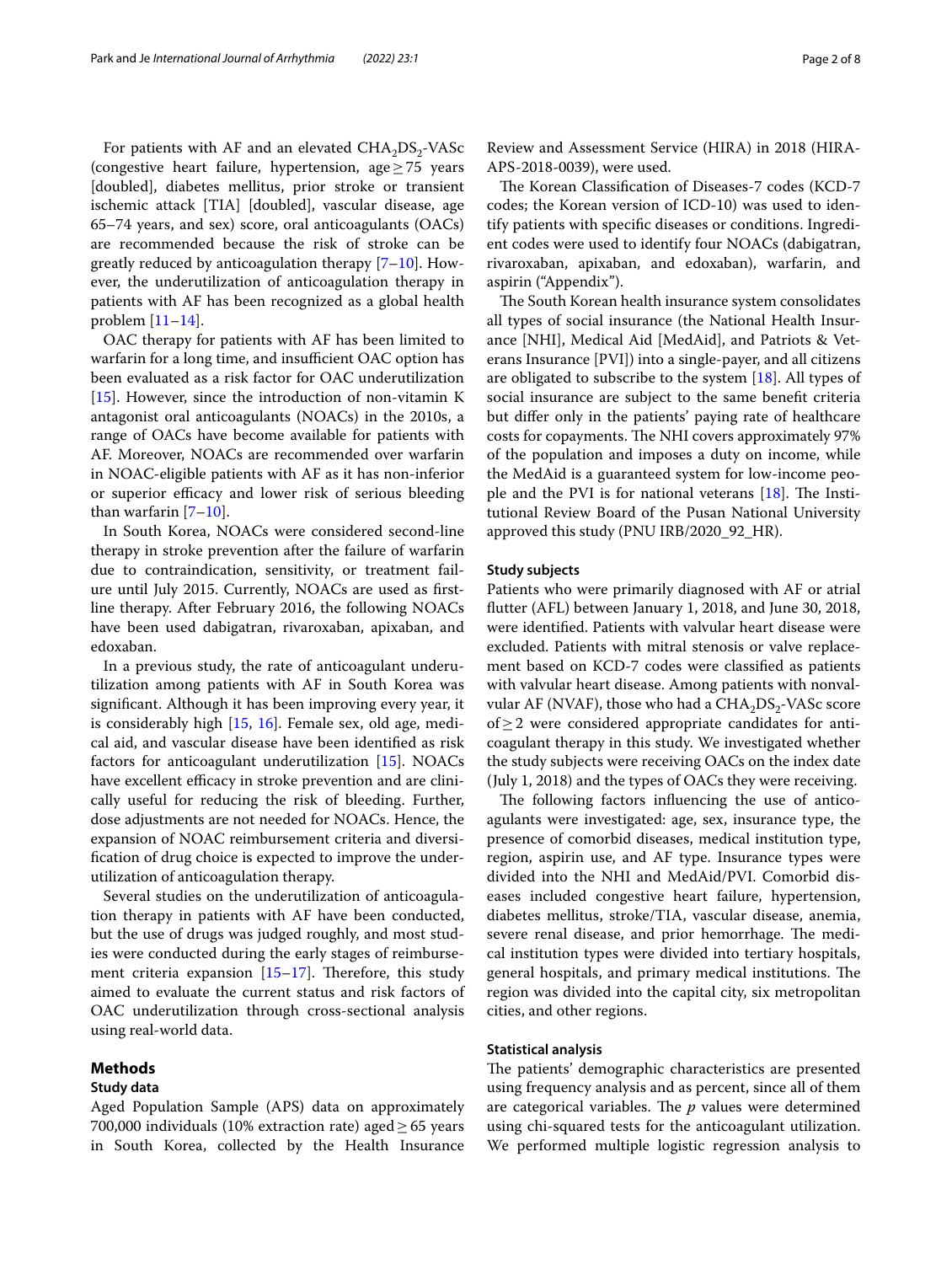analyze the factors afecting the anticoagulant utilization. The Hosmer–Lemeshow test was used to ensure the accuracy of the goodness of ft for the models. All statistical analyses were performed using R Statistical Software (version 4.1.1; R Foundation for Statistical computing, Vienna, Austria), and the signifcance level was set at  $p < 0.05$ .

## **Results**

## **Subject characteristics**

A total of 11,056 patients with NVAF requiring OAC therapy were included in the analysis on the index date (Fig. [1\)](#page-2-0). The demographics and clinical characteristics of the study subjects are summarized in Table [1.](#page-3-0) Patients aged≥75 comprised 56.0% of the study population, and the proportion of male patients was higher than that of female patients (52.0% vs. 48.0%). On the index date, 15.6% of patients were using aspirin.

## **Anticoagulants utilization rate**

Of the 11,056 patients, 7,238 (65.5%) were receiving OACs on the index date. Among them, 6,302 (87.1%) patients were receiving NOACs. Rivaroxaban was the most commonly prescribed NOAC (32.9%), followed by edoxaban (28.0%), apixaban (26.9%), and dabigatran (12.3%).

Anticoagulant use increased with the increasing age, and anticoagulant use was lower in men than in women. Further, anticoagulant use was higher in patients with congestive heart failure, hypertension, diabetes mellitus, and stroke/TIA, whereas it was lower in patients with vascular disease, anemia, severe renal disease, and prior hemorrhage. The anticoagulant utilization rate was the highest in tertiary hospitals, followed by general hospitals and primary medical institutions/others. Furthermore, it was the highest in the capital city, followed by the six metropolitan cities and other regions. The anticoagulant utilization rate was signifcantly lower in patients

<span id="page-2-0"></span>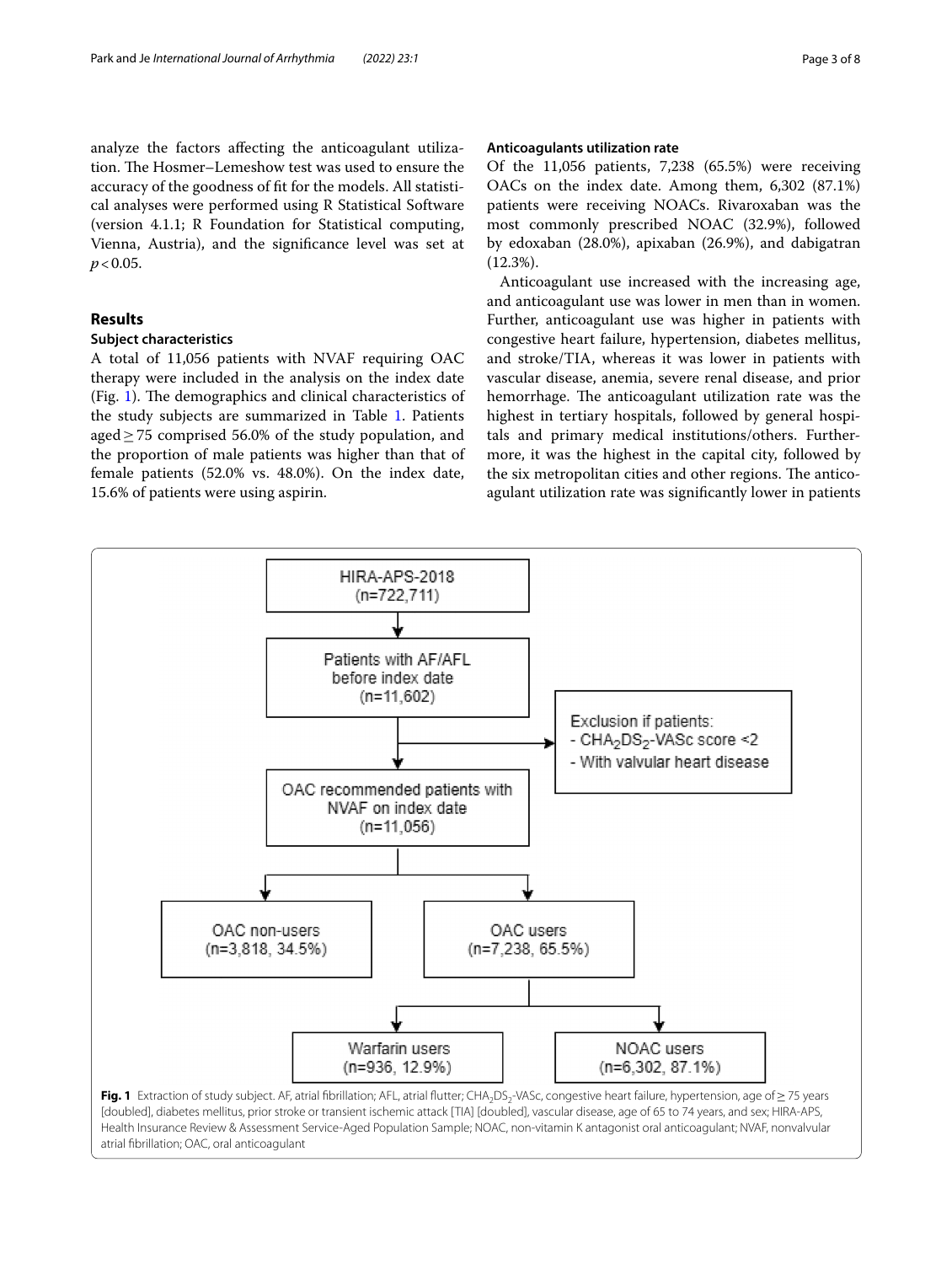<span id="page-3-0"></span>**Table 1** Demographic characteristics and anticoagulant utilization

|                                  | Ν      | (%)           | <b>OAC</b> users | (%)    | p value |
|----------------------------------|--------|---------------|------------------|--------|---------|
| Overall                          | 11,056 |               | 7238             | (65.5) |         |
| Age group                        |        |               |                  |        | 0.001   |
| $65 - 69$                        | 2302   |               | $(20.8)$ 1440    | (62.6) |         |
| $70 - 74$                        | 2565   |               | $(23.2)$ 1667    | (65.0) |         |
| $\geq$ 75                        | 6189   | $(56.0)$ 4131 |                  | (66.7) |         |
| Sex                              |        |               |                  |        | 0.005   |
| Male                             | 5751   | $(52.0)$ 3695 |                  | (64.2) |         |
| Female                           | 5305   |               | $(48.0)$ 3543    | (66.8) |         |
| Insurance type                   |        |               |                  |        | 0.425   |
| <b>NHI</b>                       | 10,215 |               | $(92.4)$ 6698    | (65.6) |         |
| MedAid/PVI                       | 841    | (7.6)         | 540              | (64.2) |         |
| CHF                              |        |               |                  |        | < 0.001 |
| No                               | 5759   |               | $(52.1)$ 3679    | (63.9) |         |
| Yes                              | 5297   |               | $(47.9)$ 3559    | (67.2) |         |
| Hypertension                     |        |               |                  |        | < 0.001 |
| No                               | 1368   | (12.4)        | 777              | (56.8) |         |
| Yes                              | 9688   | $(87.6)$ 6461 |                  | (66.7) |         |
| Diabetes mellitus                |        |               |                  |        | 0.030   |
| No                               | 6771   |               | $(61.2)$ 4380    | (64.7) |         |
| Yes                              | 4285   |               | $(38.8)$ 2858    | (66.7) |         |
| Prior stroke/TIA/TE              |        |               |                  |        | < 0.001 |
| No                               | 8798   | (79.6)        | 5621             | (63.9) |         |
| Yes                              | 2258   | (20.4)        | 1617             | (71.6) |         |
| Vascular disease                 |        |               |                  |        | < 0.001 |
| No                               | 10,260 |               | $(92.8)$ 6818    | (66.5) |         |
| Yes                              | 796    | (7.2)         | 420              | (52.8) |         |
| Anemia                           |        |               |                  |        | < 0.001 |
| No                               | 9930   |               | (89.8) 6599      | (66.5) |         |
| Yes                              | 1126   | (10.2)        | 639              | (56.8) |         |
| Severe renal disease             |        |               |                  |        | < 0.001 |
| No                               | 10,911 | (98.7)        | 7183             | (65.8) |         |
| Yes                              | 145    | (1.3)         | 55               | (37.9) |         |
| Prior hemorrhage diag-           |        |               |                  |        | < 0.001 |
| nosis                            |        |               |                  |        |         |
| N <sub>o</sub>                   | 10,496 | (94.9)        | 6929             | (66.0) |         |
| Yes                              | 560    | (5.1)         | 309              | (55.2) |         |
| Type of medical institu-<br>tion |        |               |                  |        | < 0.001 |
| Tertiary                         | 4424   | $(40.0)$ 3221 |                  | (72.8) |         |
| General                          | 5291   | (47.9)        | 3380             | (63.9) |         |
| Primary & others                 | 1341   | (12.1)        | 637              | (47.5) |         |
| Region                           |        |               |                  |        | < 0.001 |
| Capital                          | 3112   |               | $(28.1)$ 2126    | (68.3) |         |
| Metropolitan                     | 2944   |               | $(26.6)$ 1950    | (66.2) |         |
| Others                           | 5000   | (45.2)        | 3162             | (63.2) |         |
| Aspirin use                      |        |               |                  |        | < 0.001 |
| No                               | 9326   | (84.4)        | 6860             | (73.6) |         |
| Yes                              | 1730   | (15.6)        | 378              | (21.9) |         |
| AF type                          |        |               |                  |        | < 0.001 |

#### **Table 1** (continued)

|                | Ν    | (%)           | OAC users (%) |        | p value |
|----------------|------|---------------|---------------|--------|---------|
| Paroxysmal     | 4847 | $(43.8)$ 2951 |               | (60.9) |         |
| Persistent     | 1475 | $(13.3)$ 1084 |               | (73.5) |         |
| Permanent      | 1160 | (10.5)        | 816           | (70.3) |         |
| Atrial flutter | 46   | (0.4)         | -24           | (52.2) |         |
| Others         | 3528 | $(31.9)$ 2363 |               | (67.0) |         |

*AF* atrial fbrillation, *CHF* congestive heart failure, *MedAid* medical aid, *NHI* National Health Insurance, *PVI* Patriots & Veterans Insurance, *TE* thromboembolism, *TIA* transient ischemic attack

receiving aspirin than in those not receiving aspirin. The anticoagulant utilization rate was the highest for persistent AF, followed by permanent AF, paroxysmal AF, and AFL.

#### **Predictors of anticoagulants utilization**

Table [2](#page-4-0) presents the results of the multiple logistic regression analysis. Anticoagulant use was higher in patients aged≥75 years than in those aged 65–69 years. Among comorbidities, hypertension was the most infuential factor (odds ratio  $[OR] = 1.644$ ; confidence interval  $|CI|=1.445-1.869$ . Aspirin use had a significantly low OR (OR =  $0.097$ ; CI =  $0.085-0.110$ ) of anticoagulant use. OAC use was approximately 1.5 times higher in patients with persistent or permanent AF than in those with paroxysmal AF.

#### **Discussion**

In this study, the anticoagulant underutilization rate was estimated to be 34.5%, which appeared to be better than that reported in previous studies. In a cross-sectional study using National Patients Sample data compiled by the HIRA in 2009, 64.0% of patients with AF and risk factors did not use OAC for one year [\[16](#page-6-11)]. In another study using APS data, it decreased annually from 68% in 2011 to 62.5% in 2014 [\[15\]](#page-6-10). In a study on the temporal trends of antithrombotic therapy for stroke prevention, OAC prescription showed a constant increase from 32.0% in 2008 to 46.0% in 2015 [[17\]](#page-6-12). Since the method of defning underutilization in each study was diferent, it is difficult to directly compare the results of these studies, but the overall underutilization rate tended to decrease. However, it is important to note that one-third of the patients with NVAF at high risk of stroke do not receive OAC according to our study. Anticoagulant therapy is suboptimal for patients with AF globally  $[1, 11]$  $[1, 11]$  $[1, 11]$  $[1, 11]$ , and the anticoagulant therapy rate is relatively lower in patients with NVAF in Asia than in other regions worldwide [[19](#page-6-14), [20\]](#page-6-15). The data from GARFIELD-AF (Global Anticoagulant Registry in the FIELD-Atrial Fibrillation) revealed that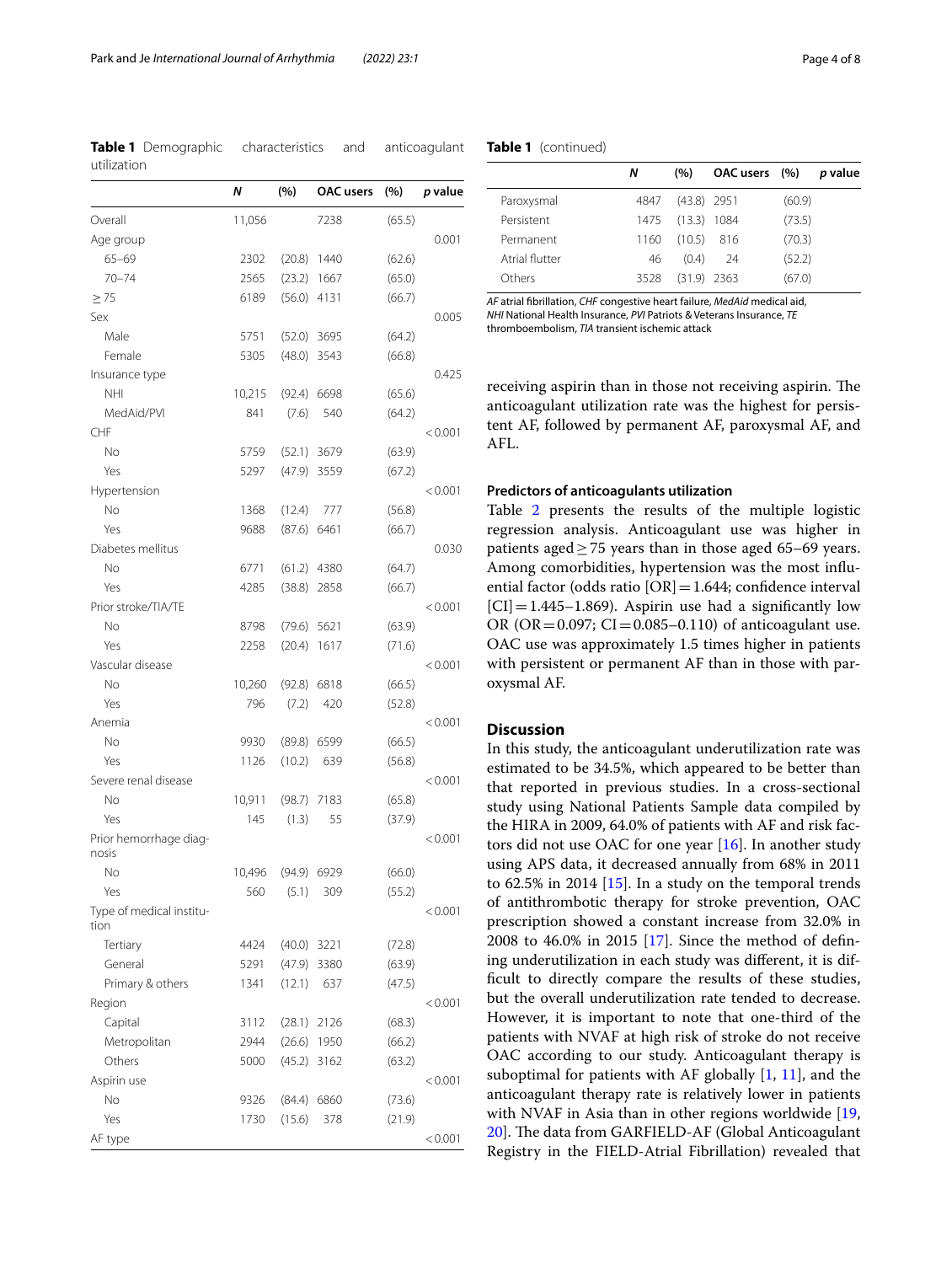<span id="page-4-0"></span>**Table 2** Adjusted odds ratios and 95% confidence intervals from the multiple logistic regression analysis of anticoagulant utilization

| <b>Explanatory variables</b>      |                  | Anticoagulant utilization |                 |         |  |
|-----------------------------------|------------------|---------------------------|-----------------|---------|--|
|                                   |                  | Adj. OR                   | 95% CI          | p value |  |
| Age group                         | $65 - 69$ (R)    |                           |                 |         |  |
|                                   | $70 - 74$        | 1.167                     | $1.023 - 1.332$ | 0.022   |  |
|                                   | $\geq$ 75        | 1.210                     | 1.080-1.355     | 0.001   |  |
| Sex                               | Male (R)         |                           |                 |         |  |
|                                   | Female           | 1.061                     | $0.971 - 1.160$ | 0.192   |  |
| CHF                               | No(R)            |                           |                 |         |  |
|                                   | Yes              | 1.103                     | 1.008-1.208     | 0.033   |  |
| Hypertension                      | No(R)            |                           |                 |         |  |
|                                   | Yes              | 1.644                     | 1.445-1.869     | < 0.001 |  |
| Diabetes mellitus                 | No(R)            |                           |                 |         |  |
|                                   | Yes              | 1.168                     | $1.065 - 1.281$ | 0.001   |  |
| Prior stroke/TIA/TE               | No(R)            |                           |                 |         |  |
|                                   | Yes              | 1.444                     | 1.289-1.619     | < 0.001 |  |
| Vascular disease                  | No(R)            |                           |                 |         |  |
|                                   | Yes              | 0.597                     | $0.507 - 0.704$ | < 0.001 |  |
| Anemia                            | No(R)            |                           |                 |         |  |
|                                   | Yes              | 0.648                     | $0.560 - 0.751$ | < 0.001 |  |
| Severe renal disease              | No(R)            |                           |                 |         |  |
|                                   | Yes              | 0.289                     | $0.200 - 0.416$ | < 0.001 |  |
| Prior hemorrhage diagnosis        | No(R)            |                           |                 |         |  |
|                                   | Yes              | 0.610                     | $0.502 - 0.741$ | < 0.001 |  |
| Type of medical institution       | Tertiary (R)     |                           |                 |         |  |
|                                   | General          | 0.624                     | $0.563 - 0.691$ | < 0.001 |  |
|                                   | Primary & others | 0.325                     | $0.281 - 0.375$ | < 0.001 |  |
| Region                            | Capital (R)      |                           |                 |         |  |
|                                   | Metropolitan     | 1.006                     | 0.889-1.139     | 0.921   |  |
|                                   | Others           | 1.021                     | $0.910 - 1.145$ | 0.721   |  |
| Aspirin use                       | No(R)            |                           |                 |         |  |
|                                   | Yes              | 0.097                     | $0.085 - 0.110$ | < 0.001 |  |
| AF type                           | Paroxysmal (R)   |                           |                 |         |  |
|                                   | Persistent       | 1.593                     | 1.381-1.841     | < 0.001 |  |
|                                   | Permanent        | 1.520                     | 1.304-1.776     | < 0.001 |  |
|                                   | Atrial flutter   | 0.530                     | $0.283 - 1.004$ | 0.048   |  |
|                                   | Others           | 1.183                     | $1.067 - 1.313$ | 0.001   |  |
| c statistic                       | 0.742            |                           |                 |         |  |
| $p$ value of Hosmer-Lemeshow test | 0.384            |                           |                 |         |  |

*Adj. OR* adjusted odds ratio, *AF* atrial fbrillation, *CHF* congestive heart failure, *CI* confdence interval, *R* reference, *TE* thromboembolism, *TIA* transient ischemic attack

anticoagulant treatment rate with vitamin K antagonist (VKA) was lower in newly diagnosed NVAF patients in Asia than in other regions (37.8% vs. 53.3%) [[19\]](#page-6-14). GLO-RIA-AF (Global Registry on Long-Term Oral Antithrombotic Treatment in Patients with Atrial Fibrillation) also reported that anticoagulant treatment was less in Asia, where 55.2% of NVAF patients received NOAC or VKA between November 2011 and December 2014 compared to patients in Europe (90.1%), or North America (78.3%)

[[20\]](#page-6-15). The benefits of anticoagulant therapy in patients with AF have been established regardless of ethnicity [[21–](#page-7-0)[24\]](#page-7-1); hence, anticoagulant therapy should be administered to all eligible patients.

The diversification of OAC options after the introduction of NOACs has contributed to the reduction in the anticoagulant underutilization rate. By analyzing the type of anticoagulant used, NOACs have surpassed warfarin as an OAC treatment choice. Until 2014, the percentage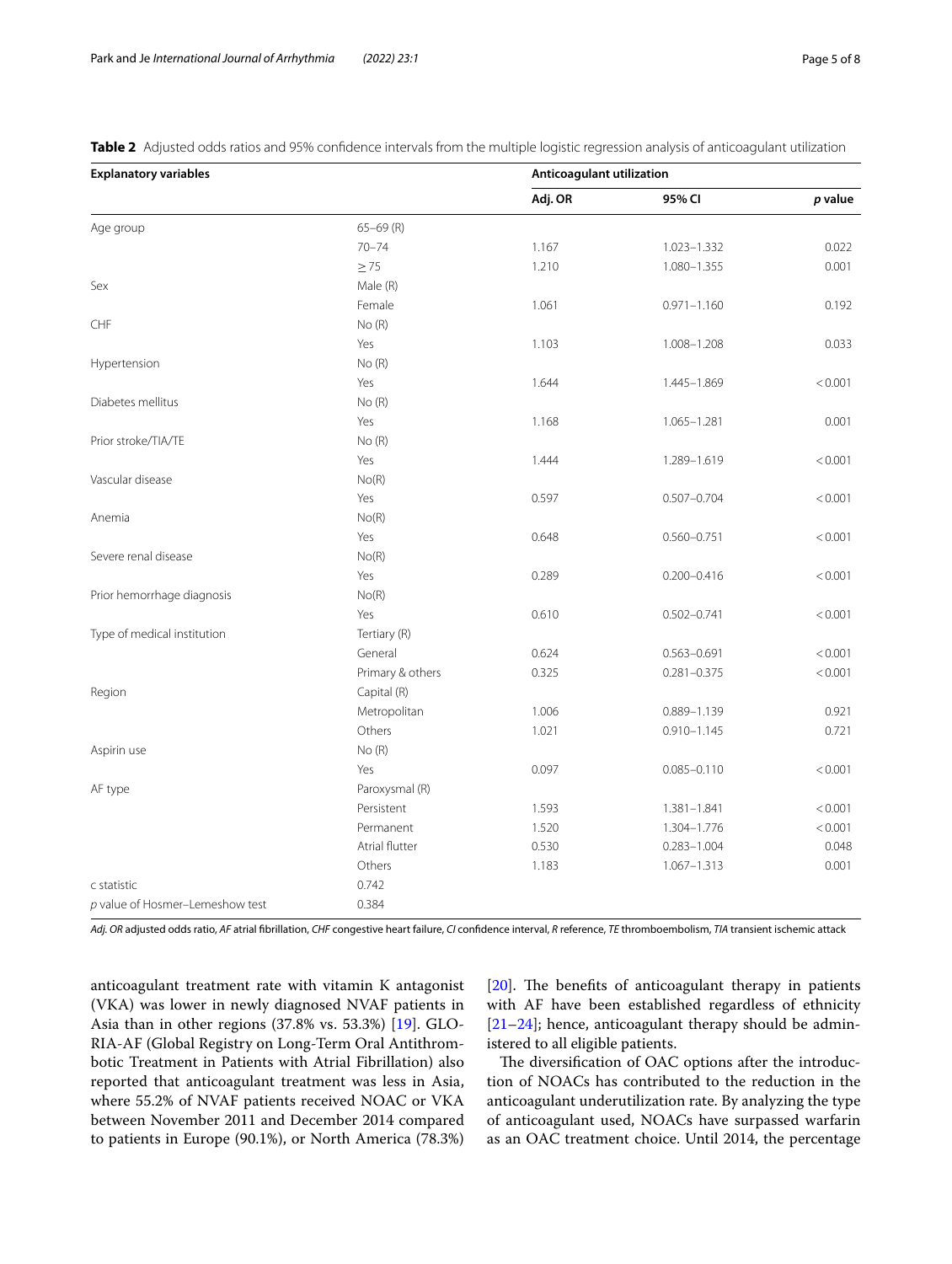of NOACs in OACs in AF patients was less than 10% in South Korea [[15](#page-6-10), [25](#page-7-2)], but increased signifcantly to 36.2% in 2015 and 60.8% in 2016 [\[25\]](#page-7-2). In another study, NOAC use was estimated to be 10.8% of OAC use in 2013, which increased to 48.3% in 2015 [\[17](#page-6-12)]. In our study, it further increased to 87.1%. This result is consistent with the fndings of separate studies from other countries. In a study using the Danish nationwide registry, the pattern of initiating OAC treatment was 41% with NOAC in January 2012, but it increased to 76% in December 2015 [[26\]](#page-7-3). Another study using the United Kingdom Clinical Practice Research Datalink showed similar results [\[27](#page-7-4)]. In patients with AF and VTE, new VKA use decreased by 31% between 2009 and 2015, while new NOAC use increased by 17-fold between 2012 and 2015, and 56.5% of all OAC prescriptions were NOACs in 2015 [[27\]](#page-7-4). It seems a reasonable change considering that compared to warfarin, NOACs are less susceptible to interactions with food or other drugs and have the advantage of not requiring regular blood tests. In our study, the most used NOAC was rivaroxaban, consistent with that reported in a previous study in 2015 [[17\]](#page-6-12). While the UK study showed the same trend as our study in 2015, apixaban was the most preferred NOAC in Denmark in the same year [\[26](#page-7-3), [27\]](#page-7-4).

When comparing the risk factors for anticoagulant underutilization with those of previous studies, it is remarkable that women no longer have higher underutilization rates than men  $[15-17]$  $[15-17]$  $[15-17]$ . This is in line with the fndings from previous studies, in which the transition from warfarin to NOAC was faster in women [[28](#page-7-5)]. It is presumed that women were less satisfed with warfarin therapy, and the improvement in treatment rate after the introduction of new drugs was more prominent in female patients than in male patients [[28\]](#page-7-5).

Anemia, severe renal disease, and prior hemorrhage are comorbidities that signifcantly increase the bleeding risk as a component of the ATRIA (anticoagulation and risk factors in AF) bleeding score along with age (> 75 years) and hypertension. Although current guidelines recommend that a high bleeding risk score cannot be a contraindication to anticoagulant therapy  $[7-9, 8]$  $[7-9, 8]$  $[7-9, 8]$ [29\]](#page-7-6), OAC is still avoided in these patients. Moreover, NOAC has reduced the bleeding risk in Asians [[30,](#page-7-7) [31\]](#page-7-8), and it is presumed that the fear of bleeding still has a signifcant efect on OAC utilization. Recognizing that the benefts outweigh the risks of anticoagulation even in patients with a high bleeding risk is important for appropriate anticoagulant therapy. Aspirin use is one of the most signifcant risk factors of anticoagulant underutilization. OAC underutilization for AF may be perpetuated by aspirin use, which remains a soft option for physicians based on a misunderstanding of the safety and efficacy of aspirin  $[32]$ . GLORIA-AF revealed that aspirin use was inversely associated with anticoagulant utilization [\[20](#page-6-15)]. Several studies have demonstrated that aspirin has no beneft for stroke prevention in patients with AF and increases the risk of bleeding [[33–](#page-7-10)[35](#page-7-11)]. Hence, aspirin has been excluded from the treatment options in recent guidelines [[7](#page-6-6), [9](#page-6-16), [36](#page-7-12), [37](#page-7-13)], but these changes have not been fully integrated in clinical practice. Aspirin should no longer be recognized as a soft option, and it is necessary to further encourage physicians to select a better antithrombotic option.

Based on the level of healthcare facilities, OAC use was the highest in tertiary hospitals, followed by general hospitals and primary medical institutions/others. This is consistent with the order of more active use of new treatments, which has been shown consistently in other studies [\[38](#page-7-14)]. Regarding AF types, the OAC utilization rate was signifcantly higher in patients with persistent and permanent AF than in those with paroxysmal AF and AFL. This seems to be related to the degree of stroke risk [[39](#page-7-15)–[41](#page-7-16)]. However, AF guidelines recommend OAC therapy for stroke prevention regardless of the AF type  $[7–10]$  $[7–10]$  $[7–10]$  since significant episodes of stroke occur even in patients with paroxysmal AF  $[42]$  $[42]$  $[42]$ . There was no significant difference depending on the region.

This study has some limitations. First, we used claims data, which were collected with the purpose of reimbursement and not for clinical or research purposes; therefore, information on diagnosis may be susceptible to upcoding by providers looking for a higher reimbursement rate [[43\]](#page-7-18). Moreover, since the data did not include uninsured events, we could not obtain some information, such as over-the-counter aspirin use. Second, these claims data did not contain clinical data such as laboratory test results, disease severity, or patientreported outcomes  $[44]$  $[44]$  $[44]$ . Therefore, we estimated the clinical status of patients using the provided disease codes ("Appendix"). Third, socioeconomic factors such as income, education, and health behaviors were not reflected. Finally, AF types are difficult to distinguish clearly, and the proportion classifed as others is quite high (31.9%); therefore, the effect of AF type on OAC use may not be accurate.

Despite these limitations, this study is meaningful. It reports the use of anticoagulants in the recent time when OAC choices have become diverse and NOACs are widely used. In addition, in this study, we defned only those who were taking medication as of July 1, 2018, as OAC users for obtaining data closer to the actual use, unlike previous studies that used the conservative method of defning OAC users if OAC was used even once a year.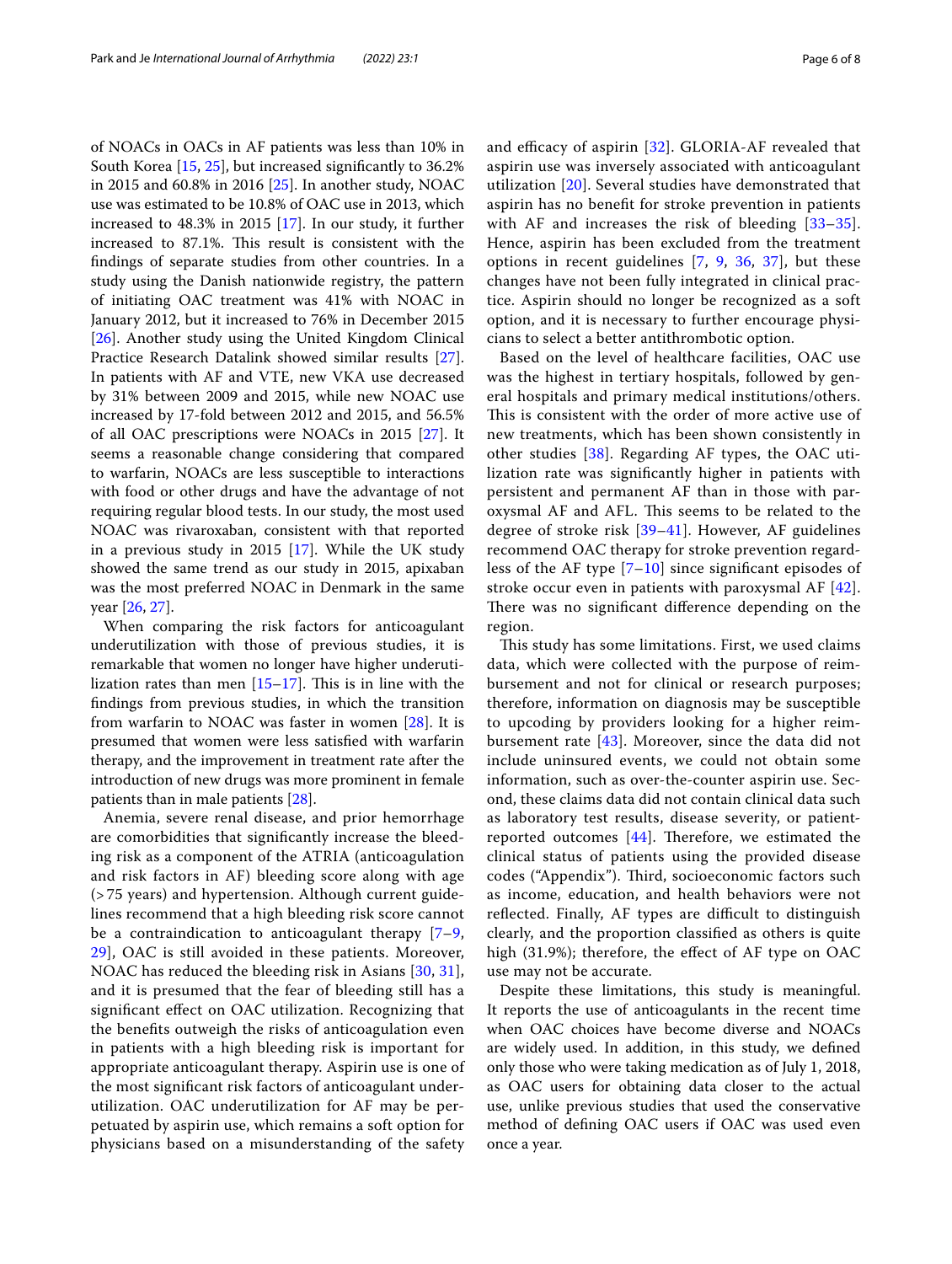### **Conclusion**

This study demonstrates that approximately one-third of patients who are recommended anticoagulation therapy do not take OAC, even though using NOACs has become more common. It should be widely recognized that aspirin cannot be an alternative to OAC, and anticoagulant therapy should be actively implemented.

#### **Appendix: Disease and medication codes**

#### *Disease*

| Atrial fibrillation                                                  | 148, 1480–1484, 1489                                                                                                                                            |
|----------------------------------------------------------------------|-----------------------------------------------------------------------------------------------------------------------------------------------------------------|
| Paroxysmal atrial fibrillation                                       | 1480                                                                                                                                                            |
| Persistent atrial fibrillation                                       | 1481                                                                                                                                                            |
| Permanent atrial fibrillation                                        | 1482                                                                                                                                                            |
| Atrial flutter                                                       | 1483-484                                                                                                                                                        |
| Atrial fibrillation and atrial flutter                               | 148, 1489                                                                                                                                                       |
| Congestive heart failure                                             | 150, 1110, 1130, 1132                                                                                                                                           |
| Hypertension                                                         | $110 - 13$                                                                                                                                                      |
| Diabetes mellitus                                                    | $F10-14$                                                                                                                                                        |
| Prior stroke or transient<br>ischemic attack or thromboem-<br>bolism | G45, I26, I63-64, I676, I74, I80, I82                                                                                                                           |
| Vascular disease                                                     | 121-24, 170, 173                                                                                                                                                |
| Anemia                                                               | D50-53, D55, D59-64                                                                                                                                             |
| Severe renal disease                                                 | N184-185, T824, Y841, Z49, Z940, Z992                                                                                                                           |
| Renal disease                                                        | I12-13, N03-05, N10-12, N14-19,<br>Z940, N184-185, T824, Y841, Z49, Z992                                                                                        |
| Previous hemorrhage                                                  | I60-62, I690-692, K2211, K226,<br>K250, K252, K254, K256, K260, K262,<br>K264, K266, K270, K272, K274, K276,<br>K280, K282, K284, K286, K290, K625,<br>K920-922 |
| Valvular heart disease                                               | 1050, 1052, 1059, 1080-081, 1083, 1089,<br>I342, I349, T820, T826, Z952-954                                                                                     |
| Medication                                                           |                                                                                                                                                                 |
| Dabigatran                                                           | 613701AC, 613702AC                                                                                                                                              |
| Rivaroxaban                                                          | 511401AT, 511402AT, 511403AT,<br>511404AT                                                                                                                       |
| Apixaban                                                             | 617001AT, 617002AT                                                                                                                                              |
| Fdoxaban                                                             | 643601AT, 643602AT, 643603AT                                                                                                                                    |
| Warfarin                                                             | 249103AT, 249105AT                                                                                                                                              |
| Aspirin                                                              | 110701AT, 110702AT, 110801AT,<br>110802AT, 111001AC, 111001AT,<br>111002AT, 111003AC, 111003AT,<br>517900AC, 517900AT, 667500AC,<br>489700AC                    |

#### **Acknowledgements**

We used Aged Population Sample data from 2018 that were collected by the Korea Health Insurance Review and Assessment Service (HIRA-APS-2018-0039); however, the results are not related to the Ministry of Health and Welfare or **HIRA** 

Received: 29 July 2021 Accepted: 5 October 2021<br>Published online: 19 January 2022

#### **References**

- <span id="page-6-0"></span>1. Benjamin EJ, Muntner P, Alonso A, et al. Heart disease and stroke statistics-2019 update: a report from the American heart association. Circulation. 2019;139(10):e56–528.
- <span id="page-6-1"></span>2. Zulkify H, Lip GYH, Lane DA. Epidemiology of atrial fbrillation. Int J Clin Pract. 2018;72(3):e13070.
- <span id="page-6-2"></span>3. Colilla S, Crow A, Petkun W, et al. Estimates of current and future incidence and prevalence of atrial fbrillation in the US adult population. Am J Cardiol. 2013;112(8):1142–7.
- <span id="page-6-3"></span>4. Kim D, Yang PS, Jang E, et al. 10-year nationwide trends of the incidence, prevalence, and adverse outcomes of non-valvular atrial fbrillation nationwide health insurance data covering the entire Korean population. Am Heart J. 2018;202:20–6.
- <span id="page-6-4"></span>5. Wolf PA, Abbott RD, Kannel WB. Atrial fbrillation as an independent risk factor for stroke: the Framingham study. Stroke. 1991;22(8):983–8.
- <span id="page-6-5"></span>6. Lin HJ, Wolf PA, Kelly-Hayes M, et al. Stroke severity in atrial fbrillation. The Framingham study. Stroke. 1996;27(10):1760–4.
- <span id="page-6-6"></span>January CT, Wann LS, Calkins H, et al. AHA/ACC/HRS focused update of the 2014 AHA/ACC/HRS guideline for the management of patients with atrial fbrillation: a report of the American College of Cardiology/American Heart Association task force on clinical practice guidelines and the heart rhythm society. Heart Rhythm. 2019.
- 8. Lip GYH, Banerjee A, Boriani G, et al. Antithrombotic therapy for atrial fbrillation: CHEST guideline and expert panel report. Chest. 2018;154(5):1121–201.
- <span id="page-6-16"></span>9. Lee JM, Joung B, Cha MJ, et al. Erratum: 2018 KHRS guidelines for stroke prevention therapy in korean patients with nonvalvular atrial fbrillation. Korean J Med. 2018;93(3):311–2.
- <span id="page-6-7"></span>10. Brieger D, Amerena J, Attia JR, et al. National heart foundation of Australia and Cardiac Society of Australia and New Zealand: Australian clinical guidelines for the diagnosis and management of atrial fbrillation 2018. Med J Aust. 2018;27:1209–66.
- <span id="page-6-8"></span>11. Gamra H, Murin J, Chiang CE, et al. Use of antithrombotics in atrial fbrillation in Africa, Europe, Asia and South America: insights from the International RealiseAF Survey. Arch Cardiovasc Dis. 2014;107(2):77–87.
- 12. Ogilvie IM, Newton N, Welner SA, et al. Underuse of oral anticoagulants in atrial fbrillation: a systematic review. Am J Med. 2010;123(7):638-645. e634.
- 13. Bai Y, Wang YL, Shantsila A, et al. The global burden of atrial fibrillation and stroke: a systematic review of the clinical epidemiology of atrial fbrillation in Asia. Chest. 2017;152(4):810–20.
- <span id="page-6-9"></span>14. Liu T, Yang H-l, Gu L, et al. Current status and factors infuencing oral anticoagulant therapy among patients with non-valvular atrial fbrillation in Jiangsu province, China: a multi-center, cross-sectional study. BMC Cardiovasc Disord. 2020;20(1):22.
- <span id="page-6-10"></span>15. Choi EJ, Lee IH, Je NK. Inadequate stroke prevention in Korean atrial fbrillation patients in the post-warfarin era. Int J Cardiol. 2016;220:647–52.
- <span id="page-6-11"></span>16. Lee IH, Kim H, Je NK. Underutilization of warfarin for stroke prophylaxis in patients with atrial fbrillation or atrial futter in Korea. J Cardiol. 2015;66(6):475–81.
- <span id="page-6-12"></span>17. Lee SR, Choi EK, Han KD, et al. Temporal trends of antithrombotic therapy for stroke prevention in Korean patients with non-valvular atrial fbrillation in the era of non-vitamin K antagonist oral anticoagulants: a nationwide population-based study. PLoS ONE. 2017;12(12):e0189495.
- <span id="page-6-13"></span>18. Service NHI. National Health Insurance System of Korea. wwwkobiakr/ skin/bbs/downloads\_e2/downloadphp?tbl=policy\_report&no=401. 2015.
- <span id="page-6-14"></span>19. Oh S, Goto S, Accetta G, et al. Vitamin K antagonist control in patients with atrial fbrillation in Asia compared with other regions of the world: Real-world data from the GARFIELD-AF registry. Int J Cardiol. 2016;223:543–7.
- <span id="page-6-15"></span>20. Huisman MV, Rothman KJ, Paquette M, et al. The changing landscape for stroke prevention in AF: fndings from the GLORIA-AF registry phase 2. J Am Coll Cardiol. 2017;69(7):777–85.